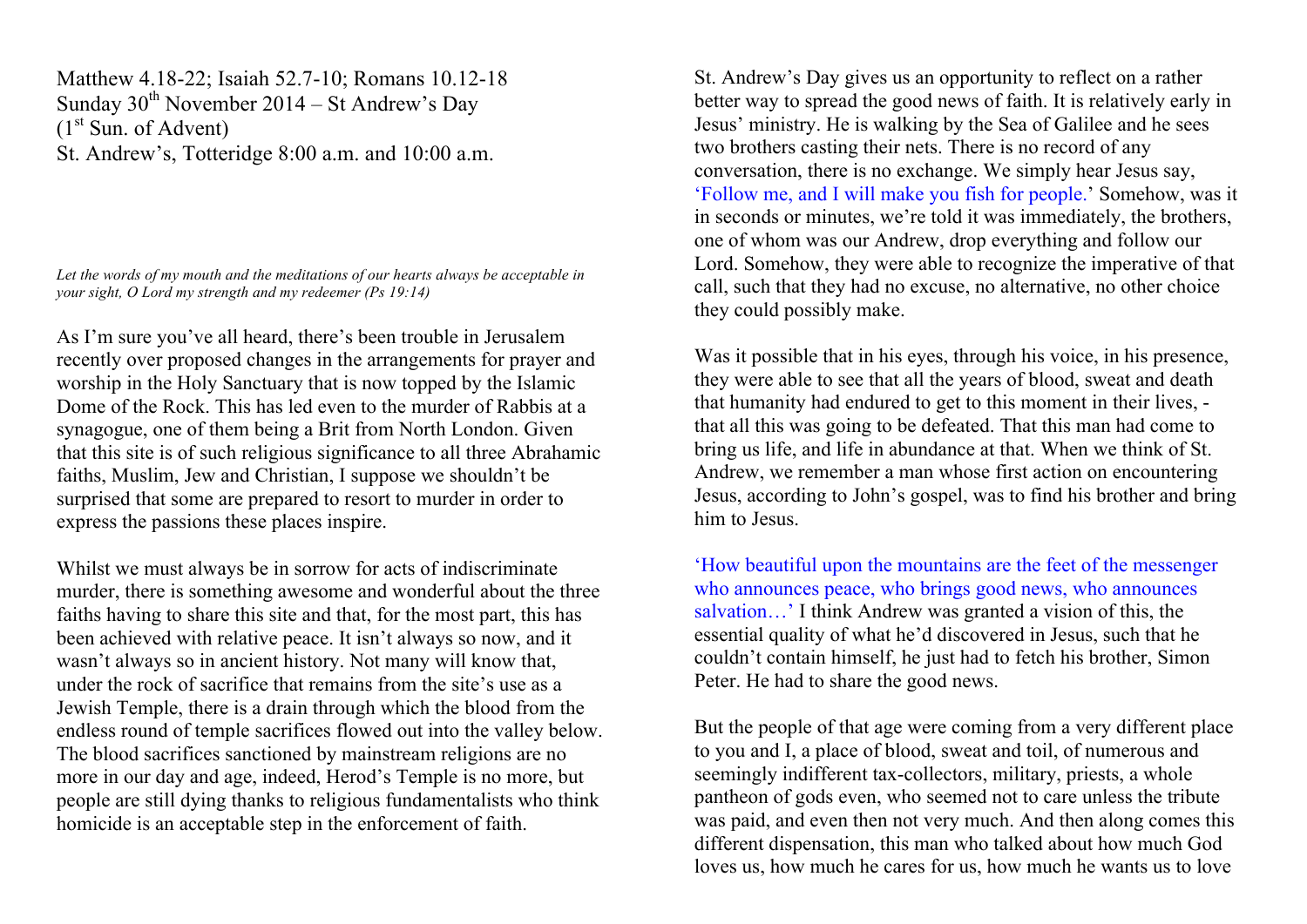and obey him, rather than assume we are in control and wholly responsible for all the gifts life has to offer. For those first disciples it must have seemed as though heaven itself had come to earth – healing, wholeness, the love of God, personified in this one man.

We live in an age where people consider themselves responsible for all the gifts they've been given, through financial or genetic inheritance, through hard graft and maybe a ruthless attitude in making money, through defiance of the laws of nature, the seasons, and the vagaries of an unaccountable and indiscriminate life – '*the slings and arrows of outrageous fortune*.' We live in comparative security, we benefit from a fairer tax system, a functional NHS, a network of structures, supports and helplines both public and private that endeavour to catch those who need help. But still people slip through. Still we have poverty, hunger, sickness, depression and broken spirits.

The need for us to bring people to God is arguably even greater today than it was in Jesus' day. There are billions more people alive in the world today than ever before. The need for them all to be made aware of the love of God is not someone else's responsibility, it's ours. The need to help people realise that they are loved, cared for, prayed over and valued by a God who loves them, and a worshipping community of God-loving people who do the same, is greater today than ever before.

That's why we met last week in the parish hall. That's why Revd Jeanette came to help us identify a vision for our future and to identify some priorities for this outpost of people who want to bring God's kingdom to earth. Who, metaphorically speaking, want to do what Andrew did and run to bring our brother, our sister, our children, our friends, to know the love of God made manifest in Totteridge.

And so having identified these priorities, of 1) developing our outreach, of 2) making this church more accessible, of 3) developing our work with children & schools, and of 4) offering a good range of music & worship that we attract as many new disciples as possible, we will continue to explore over the next five years, ways we can make some of these happen.

We came up with some really good ideas last Wednesday, many ideas under each of these four headings, but as Jeanette said, we won't succeed with everything, and nobody can do this on their own. It will take all of us making some kind of effort to make our aspirations real. But in this world filled with passions driven by doubt, despair, evil and misfortune, the reason we have to do this is clear - 'Follow me, Jesus said, and I will make you fish for people.

*Spoken in the name of the Father, the Son and the Holy Spirit. Amen.*